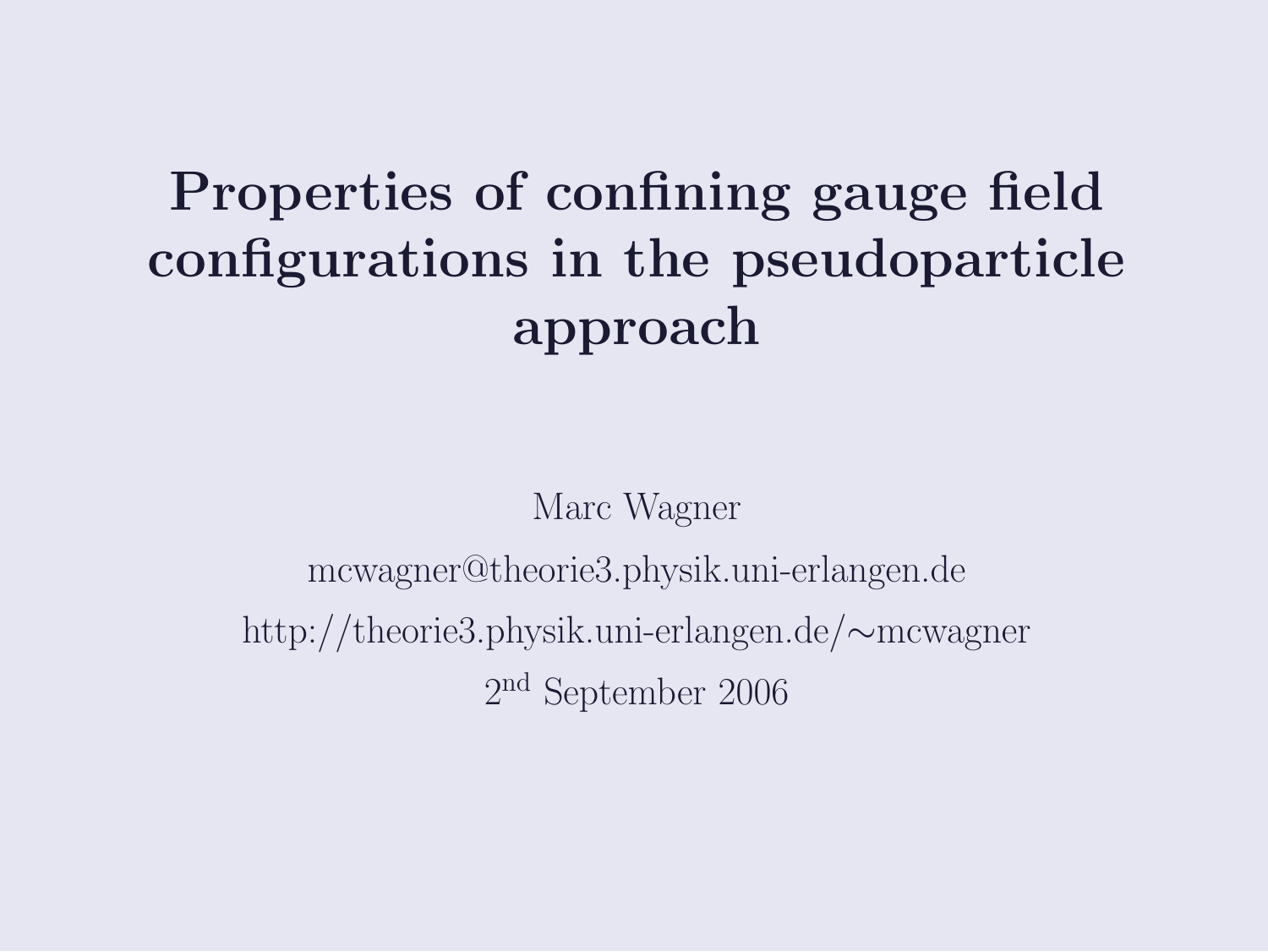### **Outline**

 $PP =$  pseudoparticle

- Basic principle.
- Numerical results (static quark antiquark potential, topological susceptibility, critical temperature).
- Properties of confining gauge field configurations:
	- PPs of different size.
	- PPs with Gaussian profile.
	- Instantons, antiinstantons and akyrons.
- Summary.
- Outlook.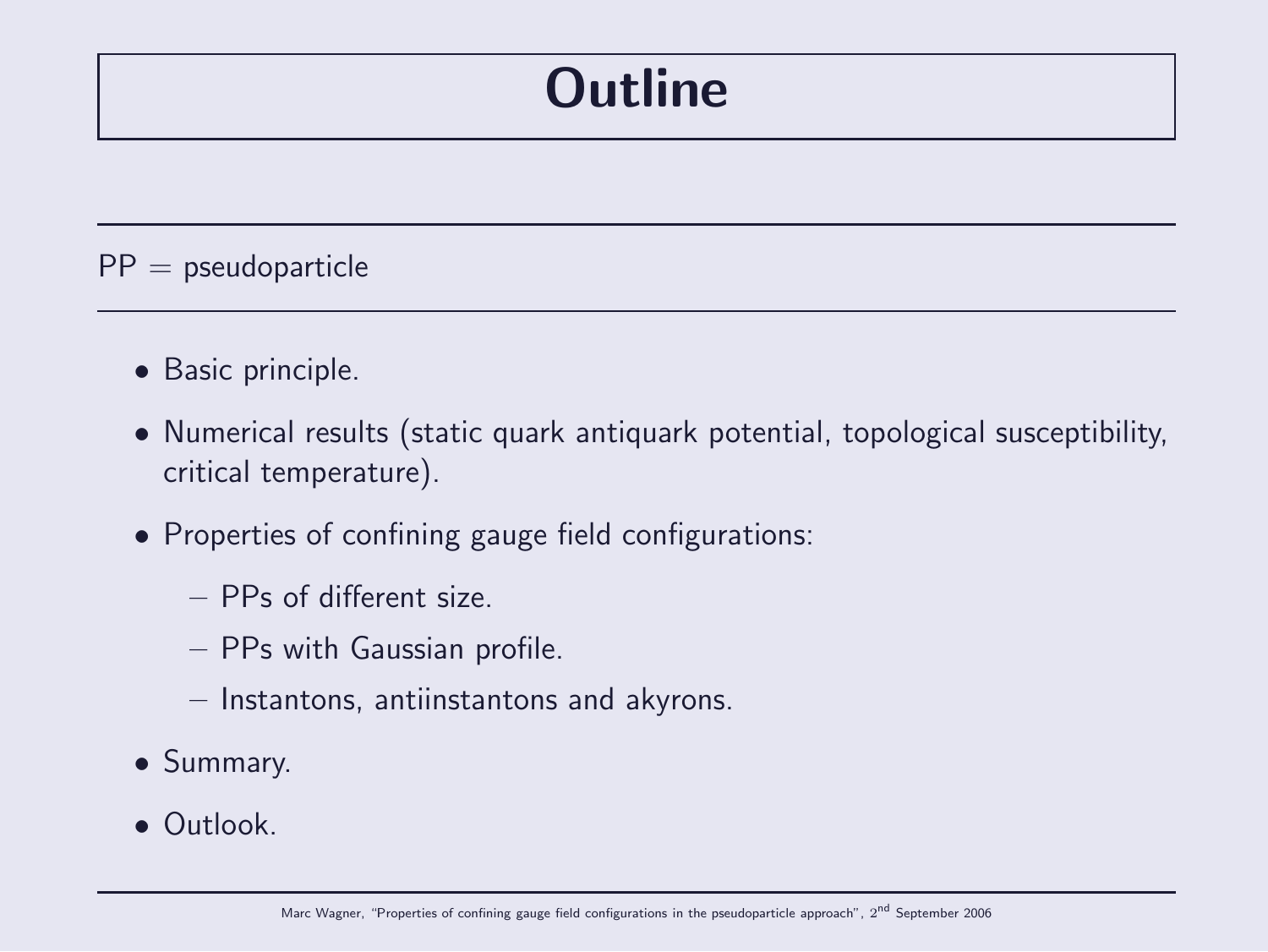# Basic principle (1)

- Pseudoparticle approach (PP approach):
	- A numerical technique to approximate Euclidean path integrals (in this talk: SU(2) Yang-Mills theory  $\approx$  "QCD with infinitely heavy quarks"):

$$
\begin{array}{rcl}\n\langle \mathcal{O} \rangle &=& \frac{1}{Z} \int DA \, \mathcal{O}[A] e^{-S[A]} \\
S[A] &=& \frac{1}{4g^2} \int d^4x \, F_{\mu\nu}^a F_{\mu\nu}^a \quad , \quad F_{\mu\nu}^a &=& \partial_\mu A_\nu^a - \partial_\nu A_\mu^a + \epsilon^{abc} A_\mu^b A_\nu^c.\n\end{array}
$$

– A tool to analyze the importance of certain classes of gauge field configurations with respect to confinement.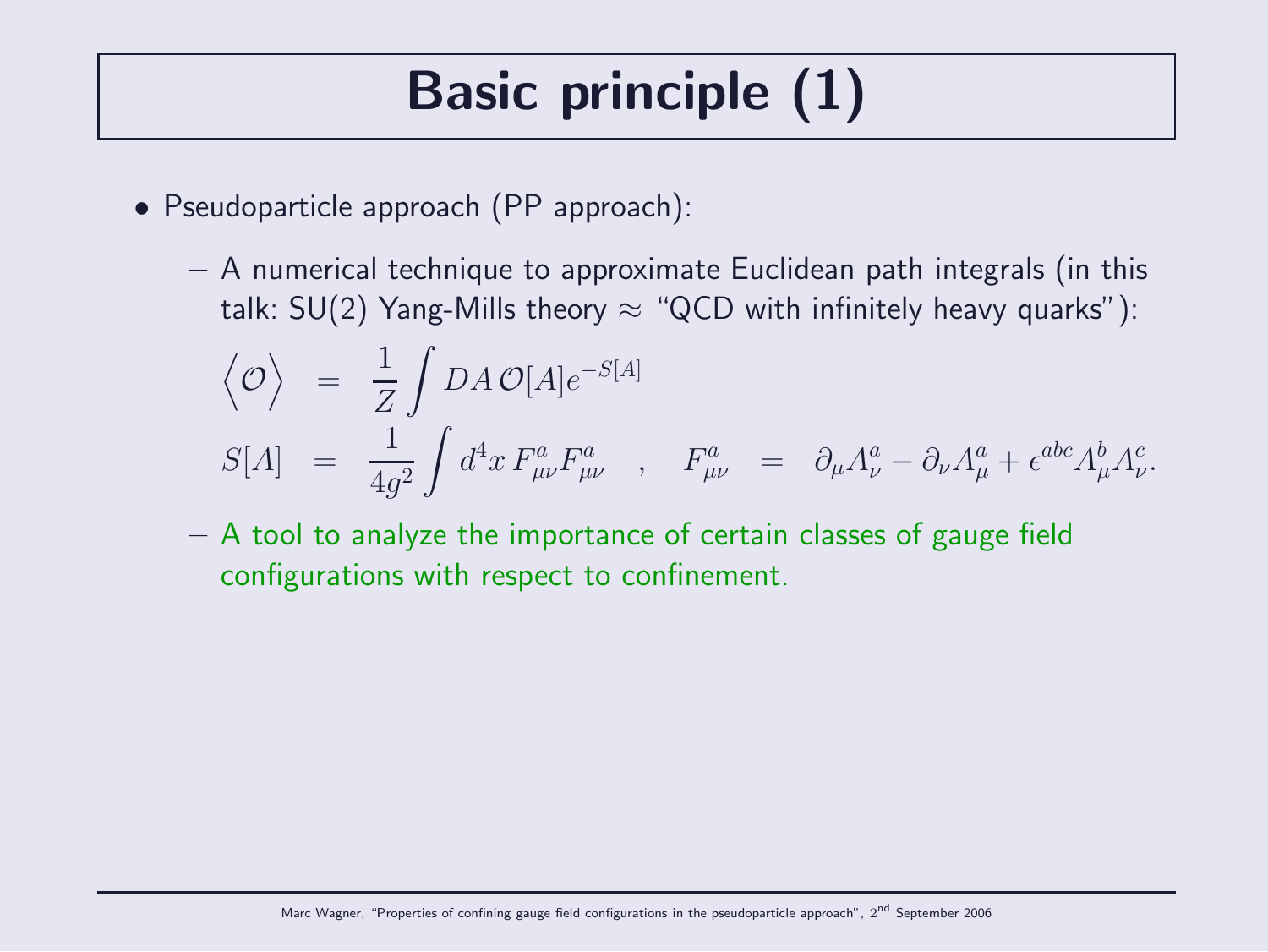# Basic principle (2)

- $\bullet$  PP: any gauge field configuration  $a^a_\mu$  $_{\mu}^{a}$ , which is localized in space and in time.
- Consider only those gauge field configurations, which can be written as a sum of a fixed number ( $\approx 400$ ) of PPs:

$$
A^a_\mu(x) = \sum_i \rho^{ab}(i) a^b_\mu(x - z(i)).
$$

 $(i:$  PP index;  $\rho^{ab}(i)$ : degrees of freedom of the  $i$ -th PP, i.e. amplitude and color orientation;  $z(i)$ : position of the *i*-th PP).

• Approximate the path integral by an integration over PP degrees of freedom:

$$
\int DA \dots \longrightarrow \int \left(\prod_i d\rho^{ab}(i)\right) \dots
$$
\n
$$
\rho^{ab}(1)a^b_\mu(x-z(1)) \qquad \rho^{ab}(2)a^b_\mu(x-z(2)) \qquad \rho^{ab}(3)a^b_\mu(x-z(3)) \qquad A^a_\mu(x)
$$
\n
$$
+\left(\begin{array}{c}\nx_1 \\
x_2 \\
x_3\n\end{array}\right) + \left(\begin{array}{c}\nx_1 \\
x_2 \\
x_3\n\end{array}\right) + \left(\begin{array}{c}\nx_1 \\
x_2\n\end{array}\right) + \left(\begin{array}{c}\nx_1 \\
x_2\n\end{array}\right) + \left(\begin{array}{c}\nx_2 \\
x_3\n\end{array}\right) + \left(\begin{array}{c}\nx_1 \\
x_2\n\end{array}\right) + \left(\begin{array}{c}\nx_2 \\
x_3\n\end{array}\right) + \left(\begin{array}{c}\nx_1 \\
x_2\n\end{array}\right) + \left(\begin{array}{c}\nx_2 \\
x_3\n\end{array}\right) + \left(\begin{array}{c}\nx_1 \\
x_2\n\end{array}\right) + \left(\begin{array}{c}\nx_1 \\
x_2\n\end{array}\right) + \left(\begin{array}{c}\nx_1 \\
x_2\n\end{array}\right) + \left(\begin{array}{c}\nx_1 \\
x_2\n\end{array}\right) + \left(\begin{array}{c}\nx_1 \\
x_2\n\end{array}\right) + \left(\begin{array}{c}\nx_1 \\
x_2\n\end{array}\right) + \left(\begin{array}{c}\nx_1 \\
x_2\n\end{array}\right) + \left(\begin{array}{c}\nx_1 \\
x_2\n\end{array}\right) + \left(\begin{array}{c}\nx_1 \\
x_2\n\end{array}\right) + \left(\begin{array}{c}\nx_1 \\
x_2\n\end{array}\right) + \left(\begin{array}{c}\nx_1 \\
x_2\n\end{array}\right) + \left(\begin{array}{c}\nx_1 \\
x_2\n\end{array}\right) + \left(\begin{array}{c}\nx_1 \\
x_2\n\end{array}\right) + \left(\begin{array}{c}\nx_1 \\
x_2\n\end{array}\right) + \left(\begin{array}{c}\nx_1 \\
x_2\n\end{array}\right) + \left(\begin{array}{c}\nx_1 \\
x_2\n\end{array}\right) + \left(\begin{array}{c}\nx_1 \\
x_2\n\end
$$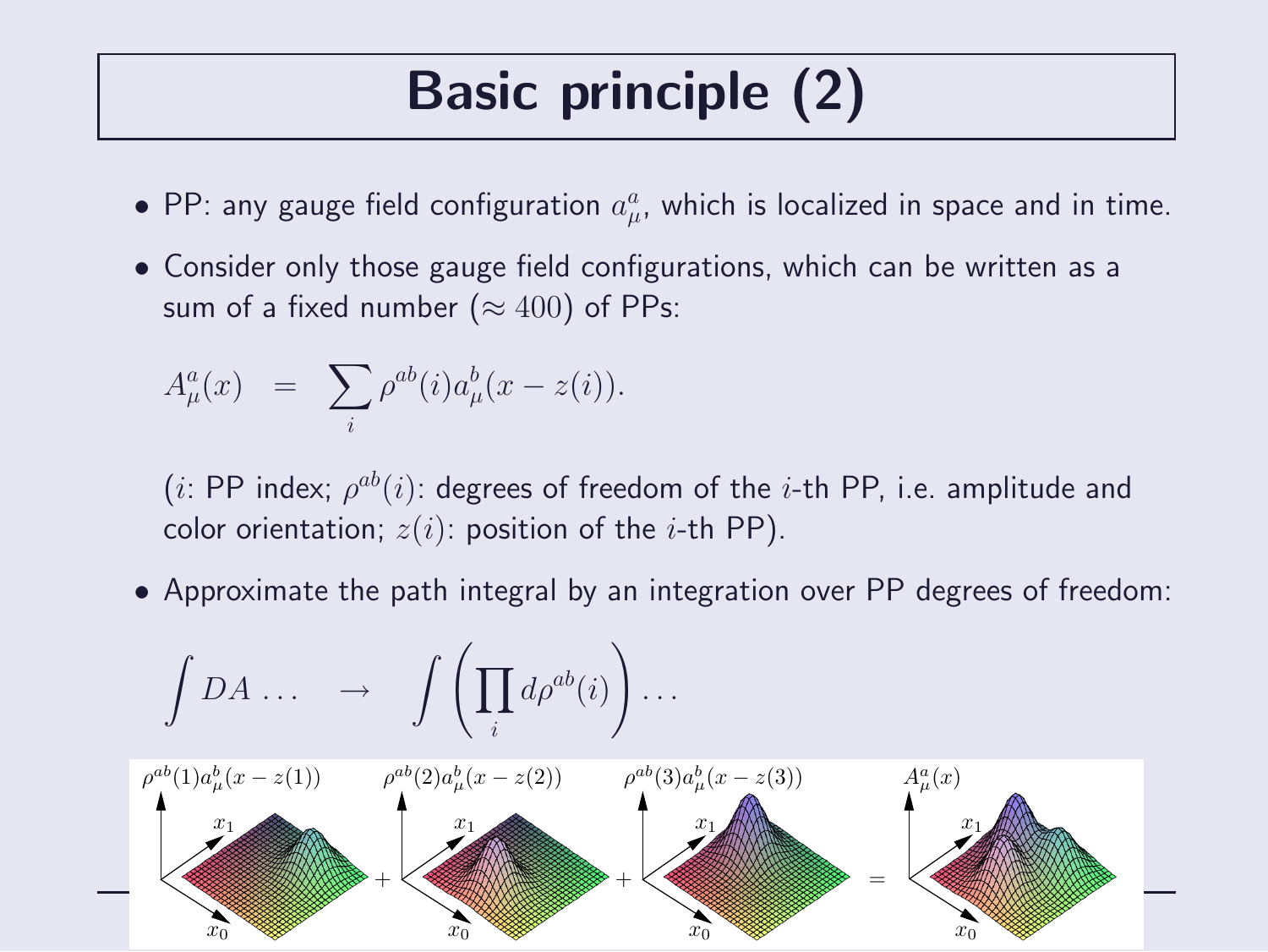### Building blocks of PP ensembles

• Building blocks of PP ensembles: "instantons", "antiinstantons", akyrons  $(\lambda: PP \text{ size}).$ a



- Instantons, antiinstantons and akyrons form a basis of all gauge field configurations in the "continuum limit".
- Degrees of freedom: amplitudes  $\mathcal{A}(i)$ , color orientations  $\mathcal{C}^{ab}(i)$ , positions  $z(i)$ .

$$
A_{\mu}^{a}(x) = \mathcal{A}(i)\mathcal{C}^{ab}(i)a_{\mu,\text{instanton}}^{a}(x - z(i))
$$
  
\n
$$
A_{\mu}^{a}(x) = \mathcal{A}(i)\mathcal{C}^{ab}(i)a_{\mu,\text{antiinstanton}}^{a}(x - z(i))
$$
  
\n
$$
A_{\mu}^{a}(x) = \mathcal{A}(i)\mathcal{C}^{ab}(i)a_{\mu,\text{akyron}}^{a}(x - z(i)).
$$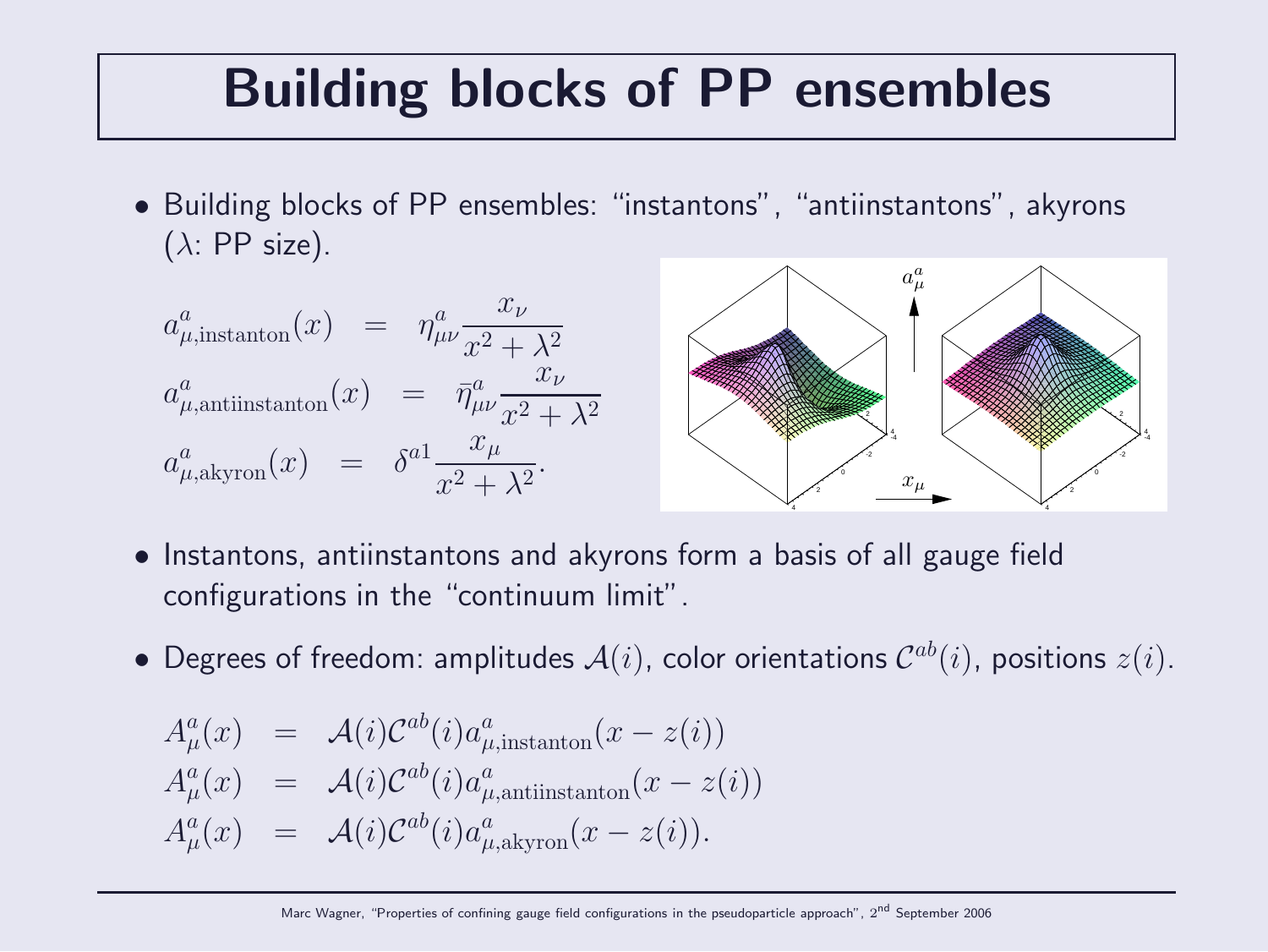# PP ensembles (1)

- PP ensemble: a fixed number of PPs inside a "spacetime hypersphere".
- Gauge field:

$$
A_{\mu}^{a}(x) = \sum_{i} \mathcal{A}(i) \mathcal{C}^{ab}(i) a_{\mu, \text{instanton}}^{b}(x - z(i)) +
$$

$$
\sum_{j} \mathcal{A}(j) \mathcal{C}^{ab}(j) a_{\mu, \text{antiinstanton}}^{b}(x - z(j)) +
$$

$$
\sum_{k} \mathcal{A}(k) \mathcal{C}^{ab}(k) a_{\mu, \text{akyron}}^{b}(x - z(k)).
$$

- Choose color orientations  $\mathcal{C}^{ab}(i)$ and positions  $z(i)$  randomly.
- $\bullet$   $A_{\mu}^{a}$  is no classical solution (not even close to a classical solution)!
- Long range interactions between PPs.



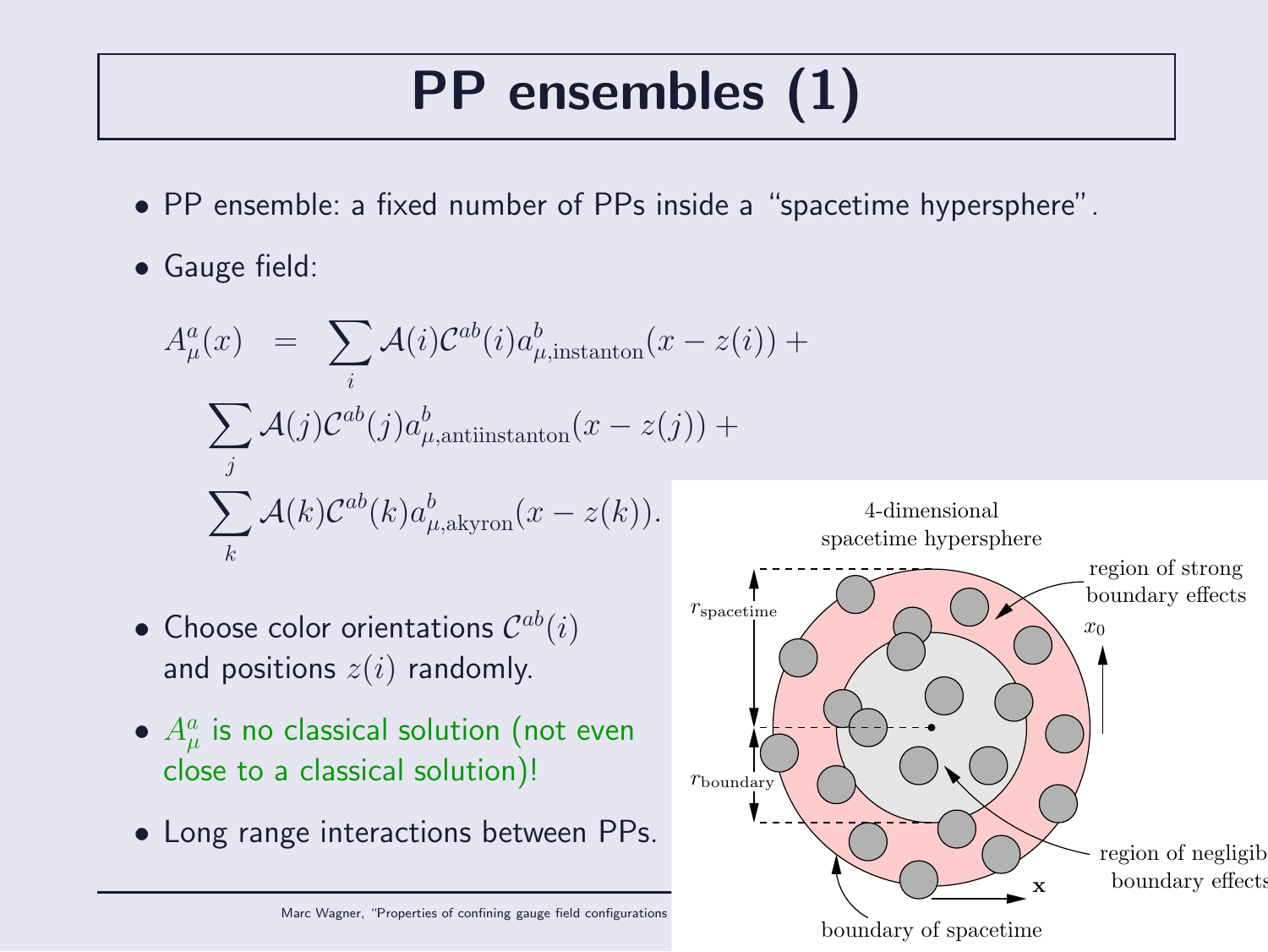# PP ensembles (2)

• Approximation of the path integral:

$$
\Big\langle {\cal O} \Big\rangle \;\; = \;\; \frac{1}{Z} \int \left( \prod_i d{\cal A}(i) \right) {\cal O} ({\cal A}(i)) e^{-S ({\cal A}(i))}
$$

(integration over PP amplitudes).

- Solve this multidimensional integral via Monte-Carlo simulations.
- Exclude boundary effects: observables have to be "measured" sufficiently far away from the boundary.

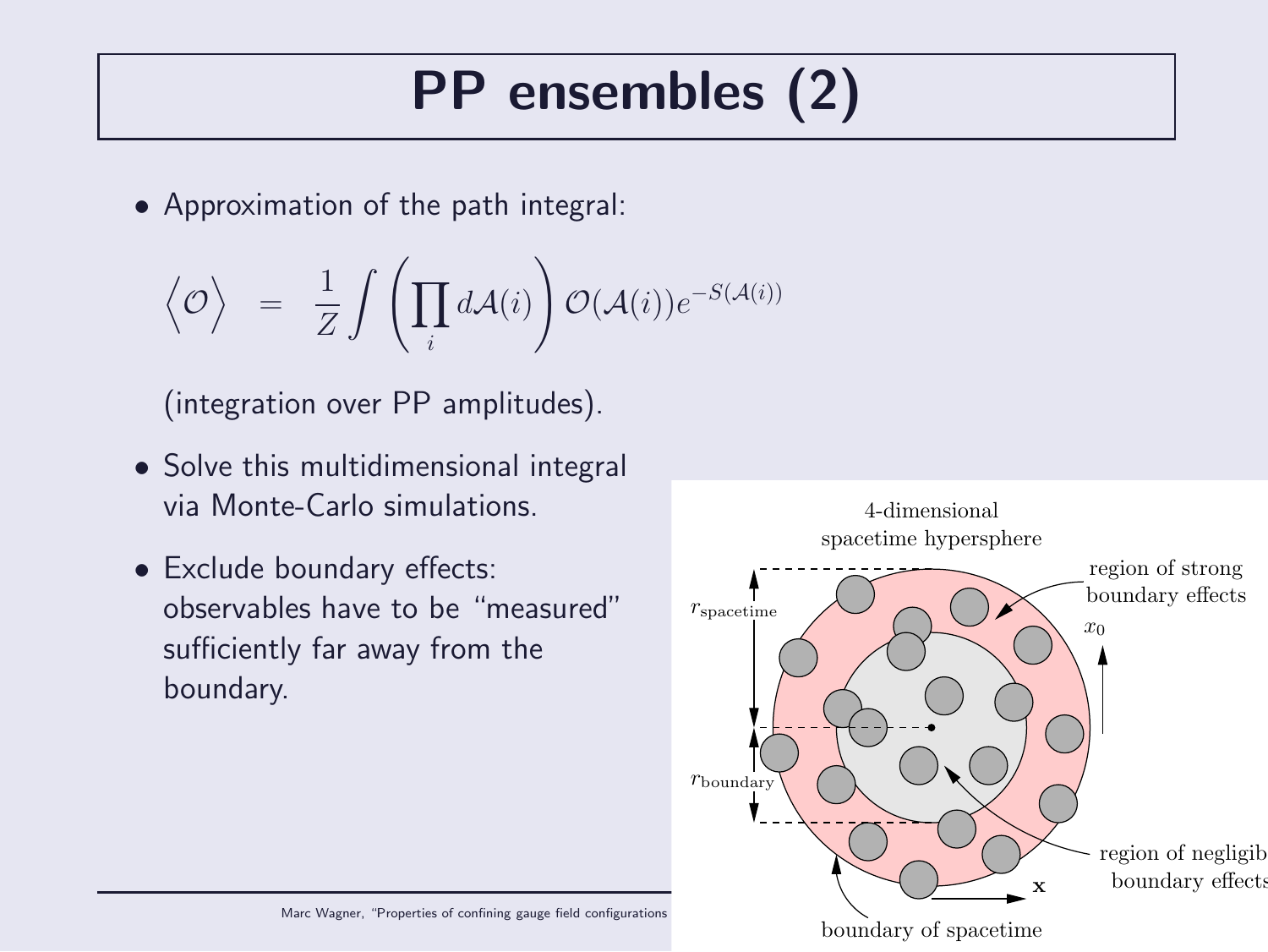# Quark antiquark potential (1)

• Common tool to determine the potential of a static quark antiquark pair: Wilson loops  $(z: closed spacetime curve)$ ,

$$
W_z[A] = \frac{1}{2} \text{Tr} \left( P \left\{ \exp \left( i \oint dz_\mu A_\mu(z) \right) \right\} \right).
$$

- $\bullet$  Rectangular Wilson loop  $(R,T:$  spatial and temporal extension):  $W_{(R,T)}.$
- Wilson loops  $\leftrightarrow$  quark antiquark potential ( $R$ : quark antiquark separation):

$$
V_{\mathbf{q}\bar{\mathbf{q}}}(R) = -\lim_{T \to \infty} \frac{1}{T} \ln \left\langle W_{(R,T)} \right\rangle.
$$

• Assumption: the potential for large quark antiquark separations can be parameterized according to

$$
V_{q\bar{q}}(R) = V_0 - \frac{\alpha}{R} + \sigma R.
$$



Marc Wagner, "Properties of confining gauge field configurations in the pseudoparticle approach", 2<sup>nd</sup> September 200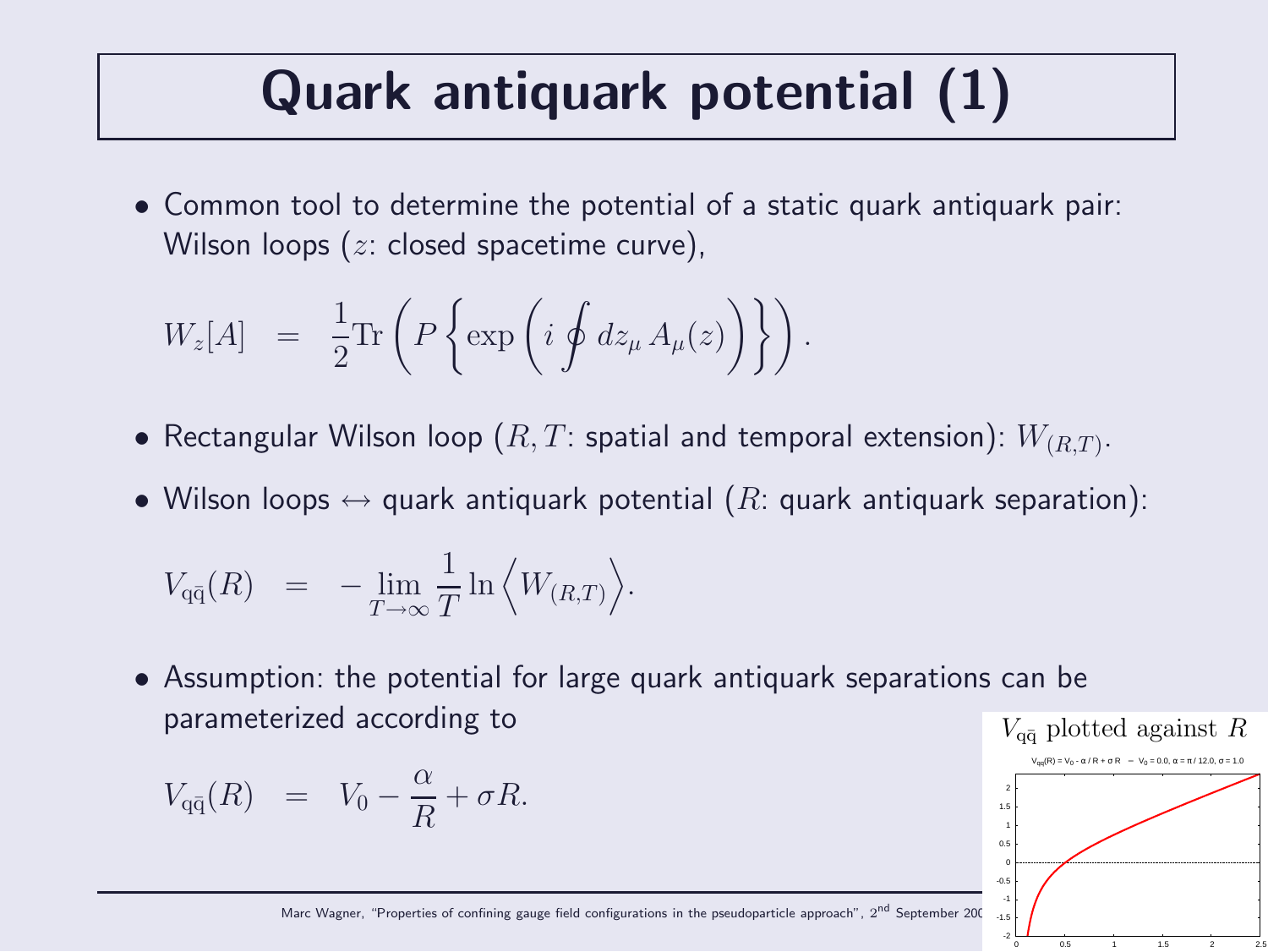## Quark antiquark potential (2)

#### Method 1: Determine the string tension  $\sigma$  and the Coulomb coefficient  $\alpha$

• "Guess" the functional dependence of ensemble averages of Wilson loops:

$$
-\ln\left\langle W_{(R,T)}\right\rangle = V_0\left(R+T\right) - \alpha\left(\frac{R}{T} + \frac{T}{R}\right) + \beta + \sigma RT.
$$

- Determine the string tension  $\sigma$  and the Coulomb coefficient  $\alpha$  by fitting the "Wilson loop ansatz" to Monte-Carlo data for  $-\ln\langle W_{(R,T)}\rangle$ .
- Several approaches:
	- Area perimeter fits.
	- Creutz ratios.
	- Generalized Creutz ratios.

– ...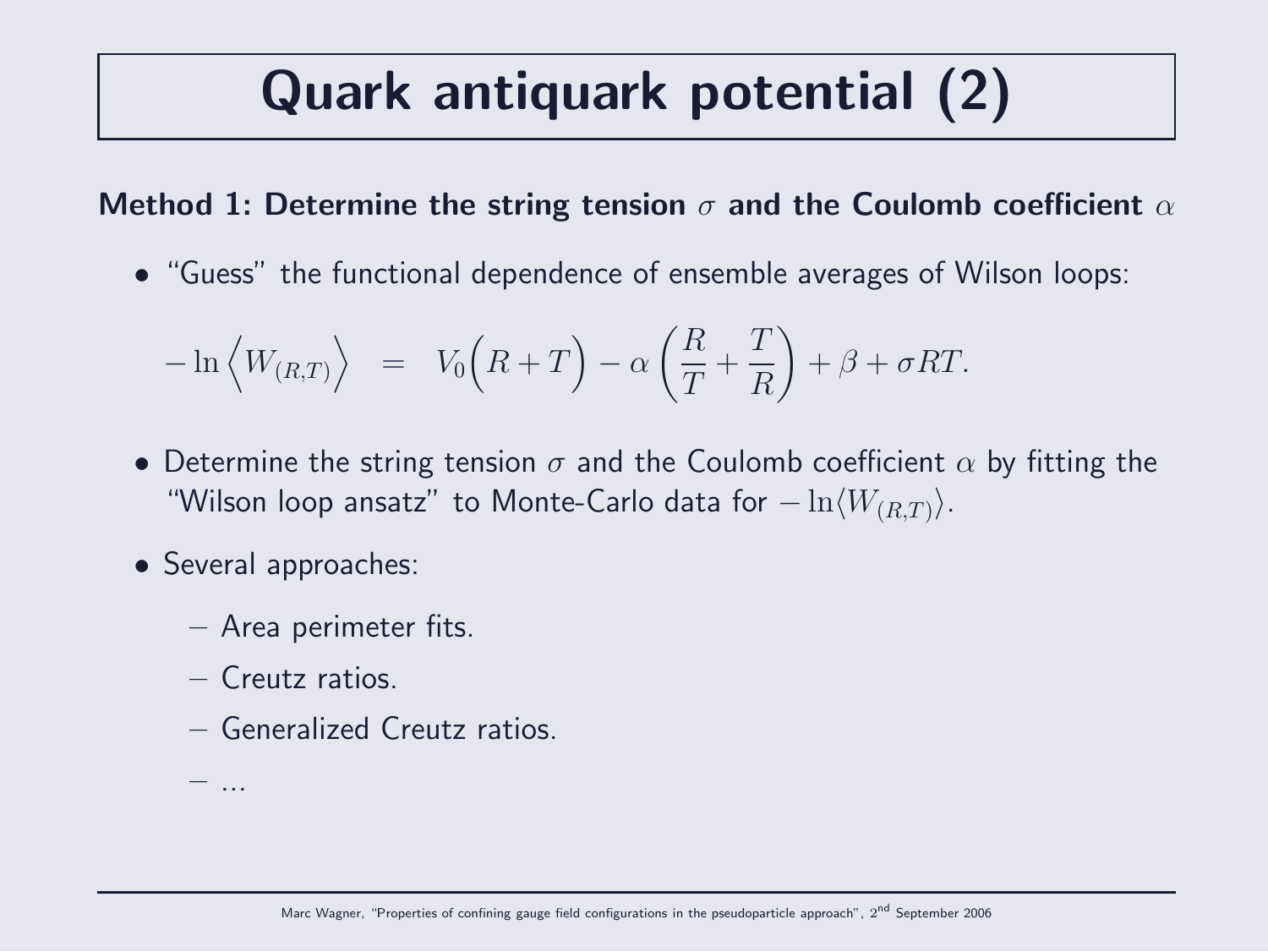# Quark antiquark potential (3)

#### Method 1: Determine the string tension  $\sigma$  and the Coulomb coefficient  $\alpha$

• Parameterization of the quark antiquark potential:

$$
V_{q\bar{q}}(R) = V_0 - \frac{\alpha}{R} + \sigma R.
$$

- Results for PP ensembles containing  $\approx 400$  PPs:
	- String tension  $\sigma > 0$ 
		- $\rightarrow$  linear potential for large quark antiquark separations, confinement.
	- $-\sigma$  is an increasing function of the coupling constant q
		- $\rightarrow$  adjust the physical scale by choosing appropriate values for  $q$ .
	- Coulomb coefficient  $\alpha > 0$ 
		- $\rightarrow$  attractive "Coulomb-like" correction (as predicted by the bosonic string picture and by lattice calculations).



Marc Wagner, "Properties of confining gauge field configurations in the pseudoparticle approach to  $\frac{L}{0}$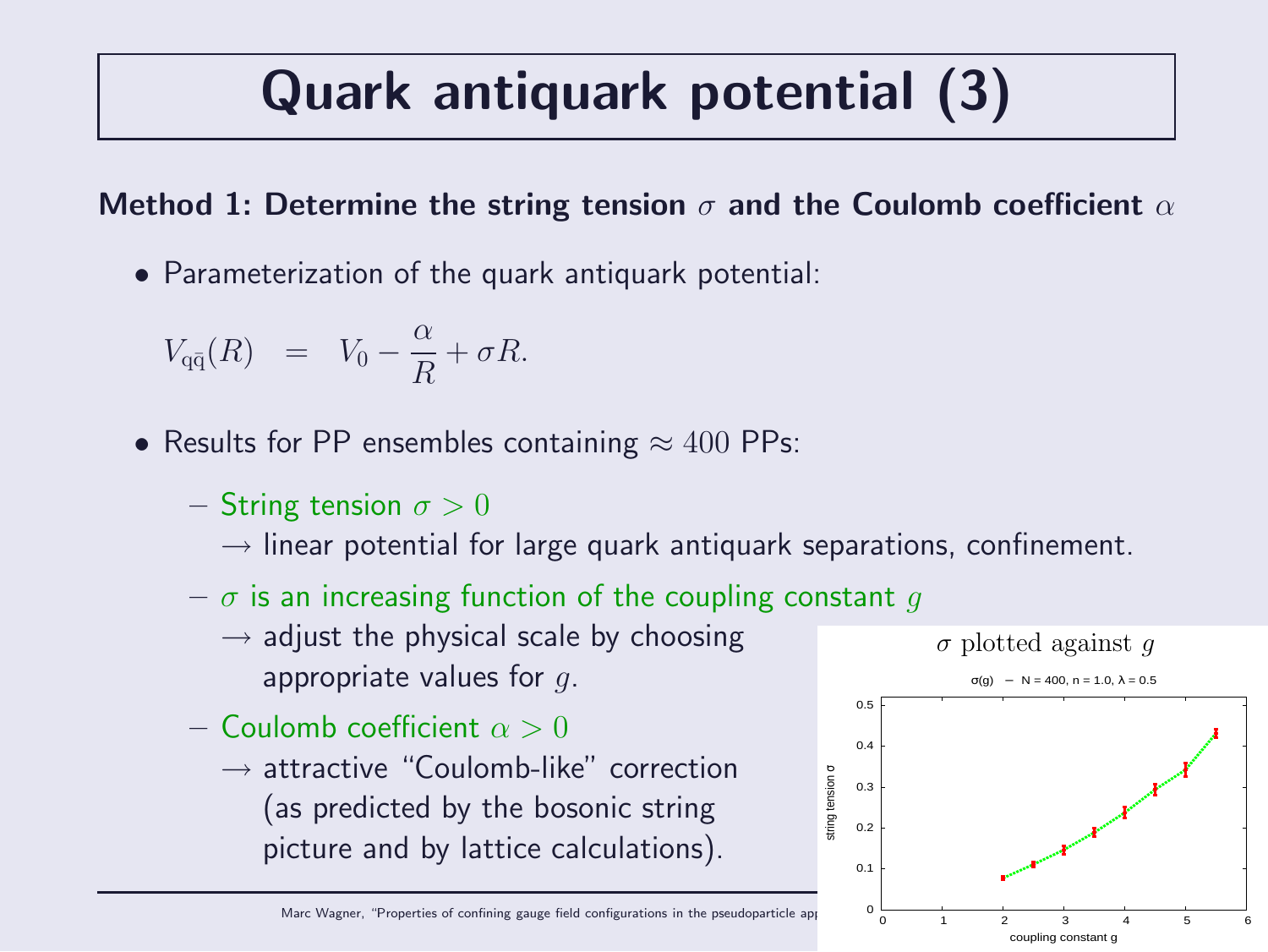### Quark antiquark potential (4)

#### Method 2: Calculate the quark antiquark potential directly

• For large  $T$ :

$$
V_{q\bar{q}}(R)T \approx -\ln \left\langle W_{(R,T)} \right\rangle.
$$

- From the slope of  $-\ln \langle W_{(R,T)} \rangle|_{R=\text{constant}}$  we can read off  $V_{q\bar{q}}(R)$ .
- Results are in agreement with our previous results.

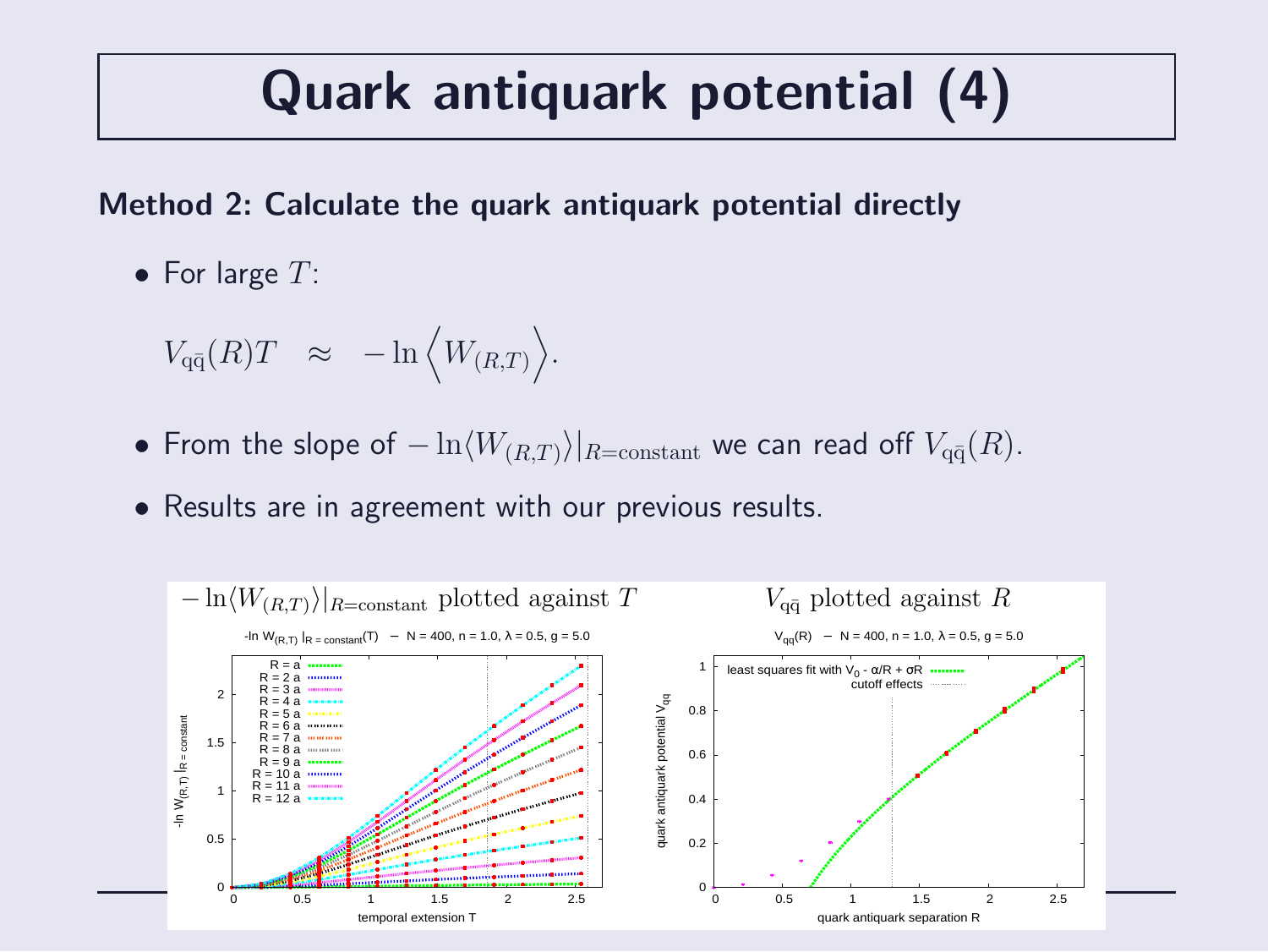### Quantitative results

- For quantitative results, including the string tension, we need other dimensionful quantities:
	- $-$  Topological susceptibility  $\chi = \langle Q_V^2 \rangle /V.$
	- Critical temperature of the confinement deconfinement phase transition  $T_{\text{critical}}$ .
- Dimensionless quantities (physically meaningful):  $\chi^{1/4}/\sigma^{1/2}$  ,  $T_{\rm critical}/\sigma^{1/2}$ .
- Consider different  $q = 2.0 \dots 5.5$  (diameter of the spacetime hypersphere  $0.8 \,\mathrm{fm} \ldots 1.9 \,\mathrm{fm}$ .
- Results are in qualitative agreement with results from lattice calculations.
- Consistent scaling behavior of  $\sigma$ ,  $\chi$  and  $T_{\text{critical}}$ .

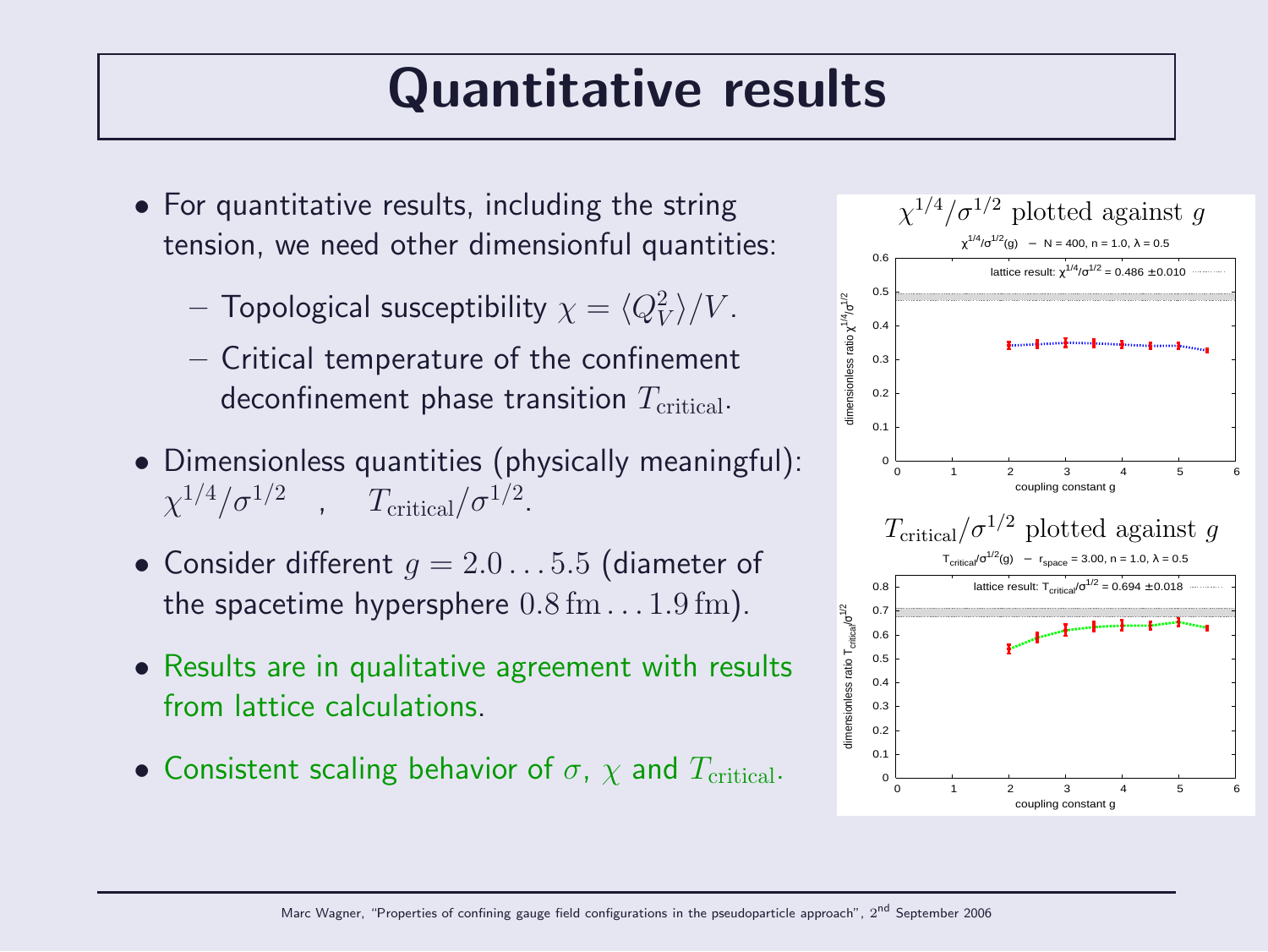# Properties of confining gauge field ...

- What are essential properties of confining gauge field configurations?
- Which gauge field configurations are responsible for confinement?
- Apply the PP approach with different types of PPs to study the effect of different classes of gauge field configurations on confinement:
	- PPs of different size.
	- PPs with a limited range of interaction (PPs with Gaussian profile).
	- PPs without topological charge (akyrons).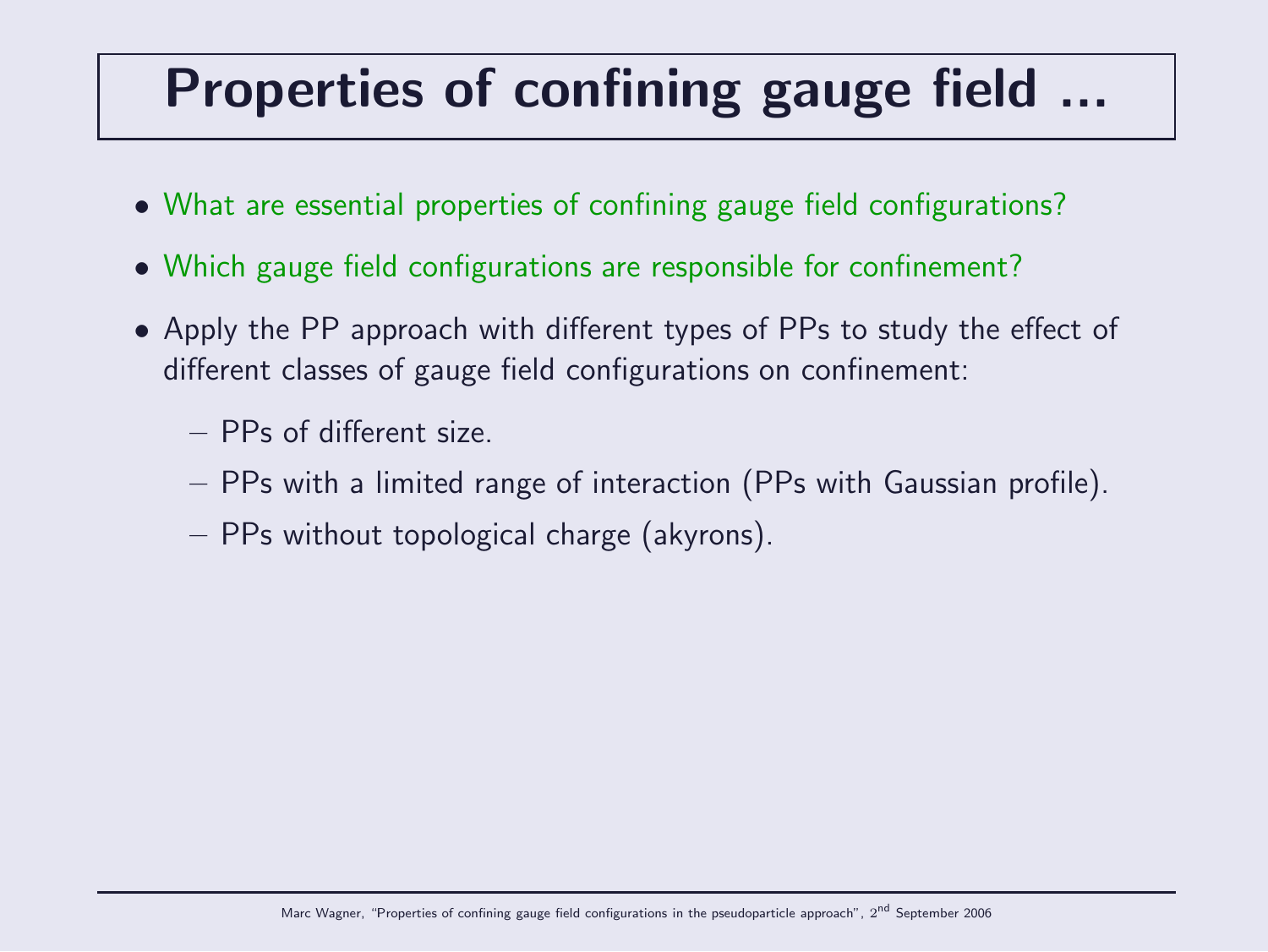## PPs of different size (1)

• Consider ensembles with PPs of different size  $\lambda$ :

$$
a_{\mu,\text{instanton}}^a(x) = \eta_{\mu\nu}^a \frac{x_{\nu}}{x^2 + \lambda^2}, \quad a_{\mu,\text{antlinstanton}}^a(x) = \bar{\eta}_{\mu\nu}^a \frac{x_{\nu}}{x^2 + \lambda^2},
$$
  

$$
a_{\mu,\text{akyron}}^a(x) = \delta^{a1} \frac{x_{\mu}}{x^2 + \lambda^2}.
$$

- $\lambda$  strongly affects the shape of a PP near its center but has essentially no effect on the  $1/|x|$  long range behavior.
- Typical PP profiles:

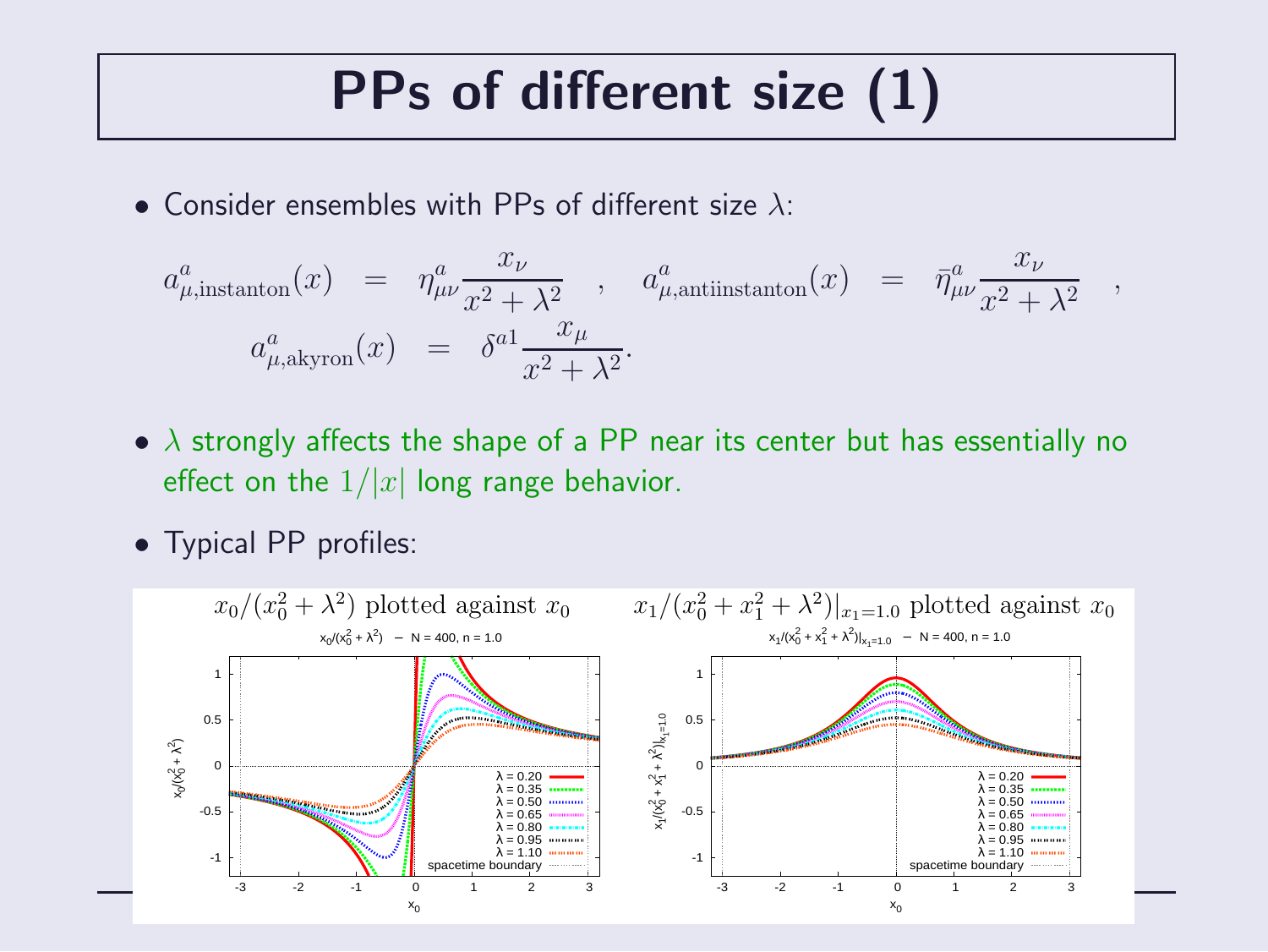# PPs of different size (2)

- $\lambda = 0.2, \ldots, 1.1$ .
- $\bullet$  The  $\rm q\bar{q}$  potential and the dimensionless ratio  $\chi^{1/4}/\sigma^{1/2}$  are essentially unaffected by the PP size  $\lambda$ .



 $\rightarrow$  Confinement is a consequence of the  $1/|x|$  long range behavior of the PPs, which is unaffected by the size parameter  $\lambda$ .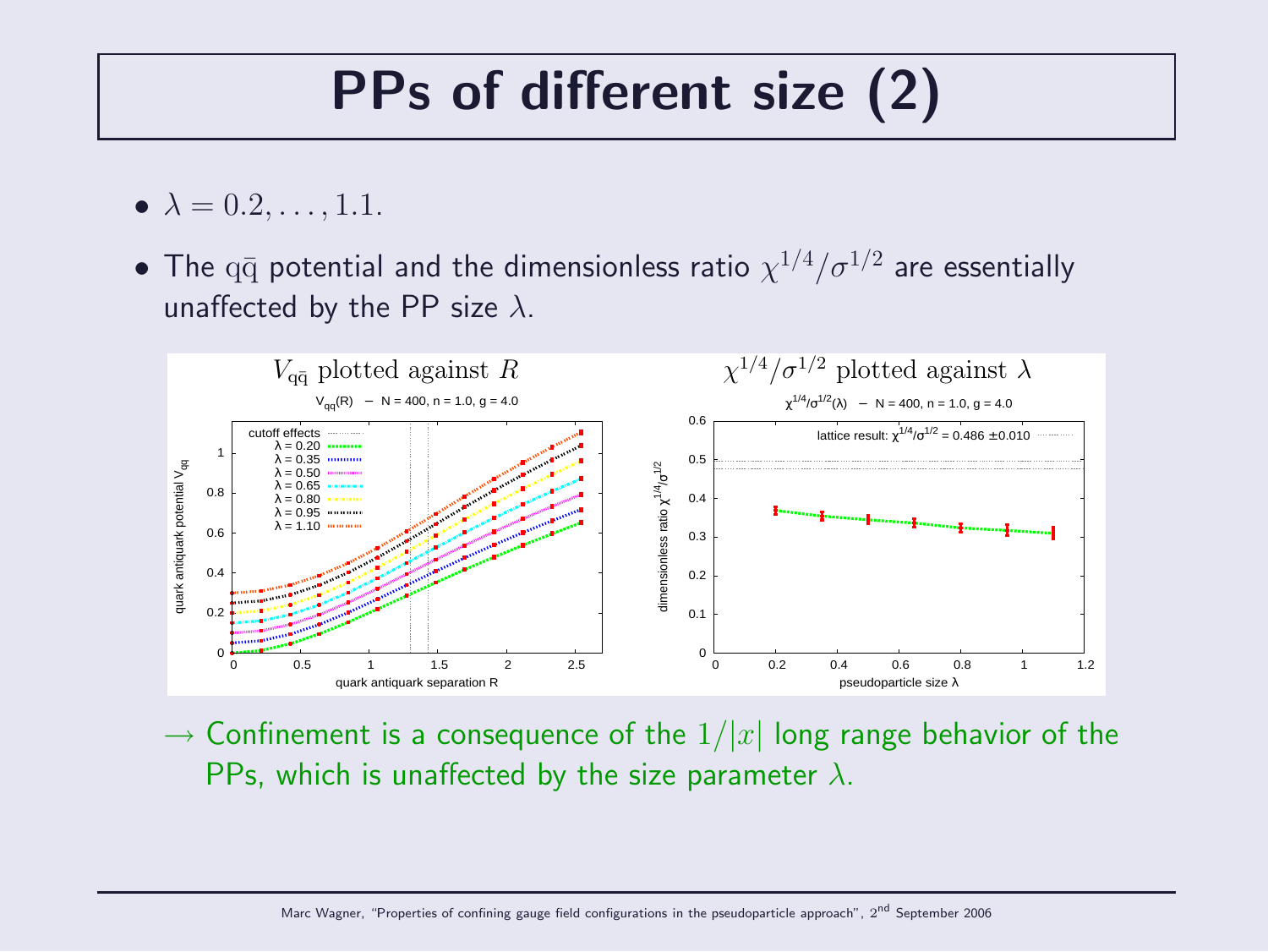## PPs of different size (3)

Typical gauge field configurations (PP size  $\lambda = 0.2 \leftrightarrow \lambda = 1.1$ )

- The global structure of typical gauge field configurations is the same.
- For  $\lambda = 0.2$  there are additional local UV fluctuations. These UV fluctuations have no effect on confinement and the string tension.

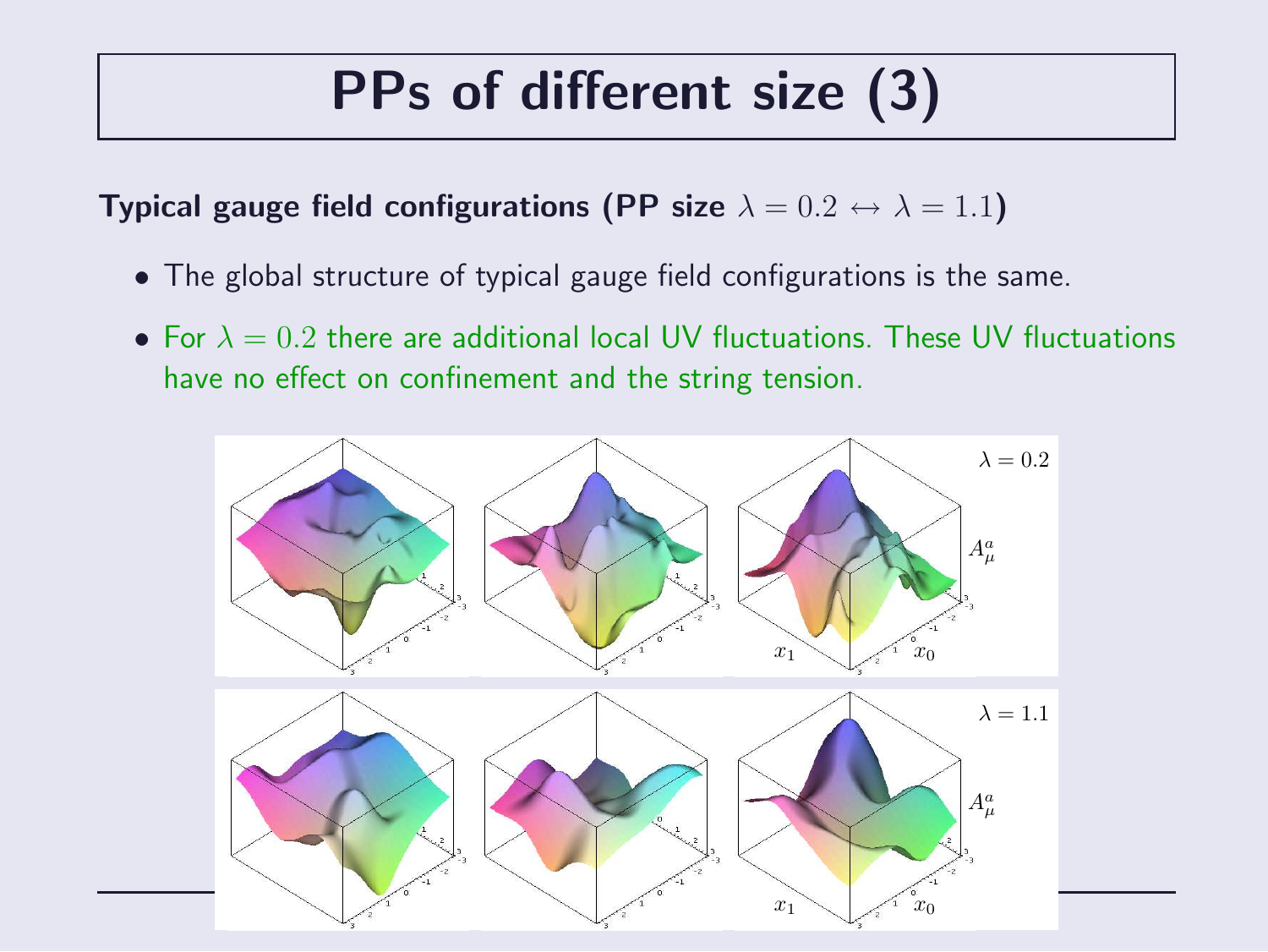### PPs with Gaussian profile (1)

• Consider ensembles with Gaussian localized PPs of different size  $\lambda$ :

$$
a_{\mu,\text{instanton}}^a(x) = \eta_{\mu\nu}^a x_\nu e^{-x^2/2\lambda^2}, \quad a_{\mu,\text{antiinstanton}}^a(x) = \bar{\eta}_{\mu\nu}^a x_\nu e^{-x^2/2\lambda^2},
$$
  

$$
a_{\mu,\text{akyron}}^a(x) = \delta^{a1} x_\mu e^{-x^2/2\lambda^2}.
$$

- Gaussian localized PPs have a limited range of interaction, which is proportional to their size  $\lambda$ .
- Typical PP profiles:



Marc Wagner, "Properties of confining gauge field configurations in the pseudoparticle approach", 2<sup>nd</sup> September 2006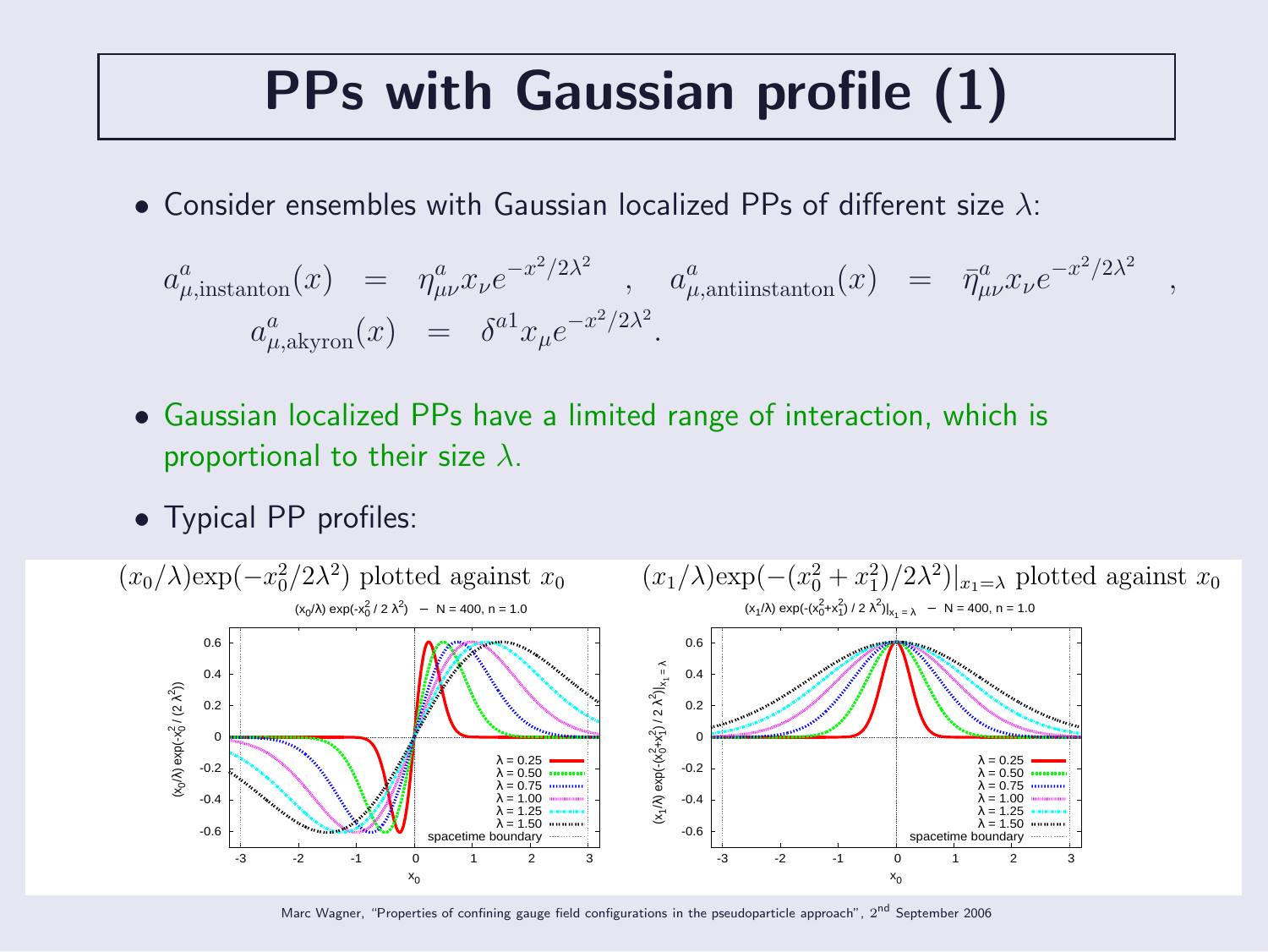## PPs with Gaussian profile (2)

- Short range PPs  $(\lambda \le 0.50)$ 
	- $\rightarrow$  little overlap between neighboring PPs.
	- $\rightarrow$  no confinement.
- Long range PPs  $(\lambda > 1.00)$ 
	- $\rightarrow$  significant overlap between neighboring PPs.
	- $\rightarrow$  confinement.
- PP percolation  $\leftrightarrow$  confinement.



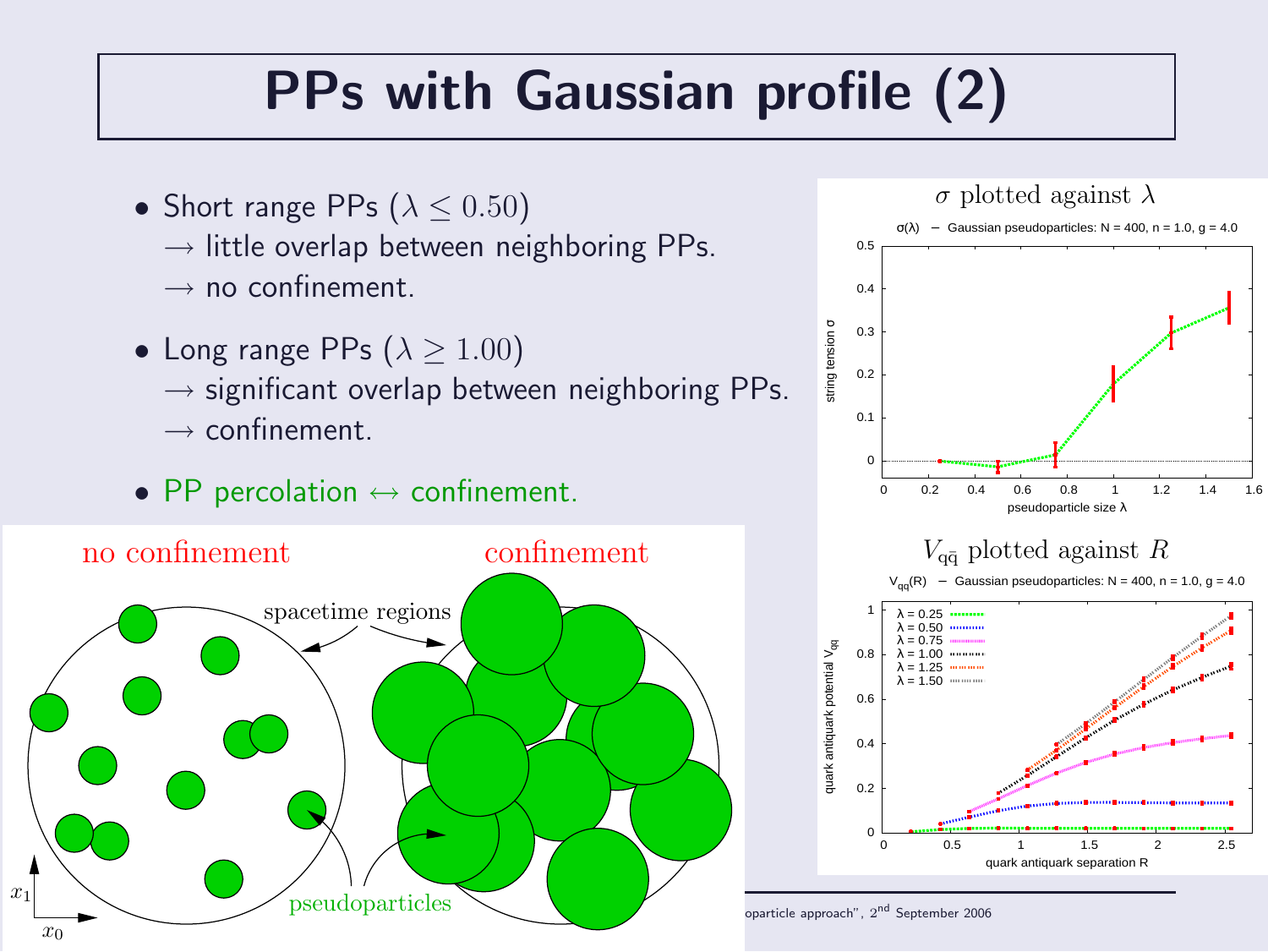## PPs with Gaussian profile (3)

Typical gauge field configurations ( $\lambda = 0.25 \leftrightarrow \lambda = 1.00$ )

- $\lambda = 0.25$ : local UV fluctuations  $\rightarrow$  no confinement.
- $\lambda = 1.00$ : global excitations  $\rightarrow$  confinement.
- Gauge field configurations responsible for confinement contain extended structures and large area excitations.

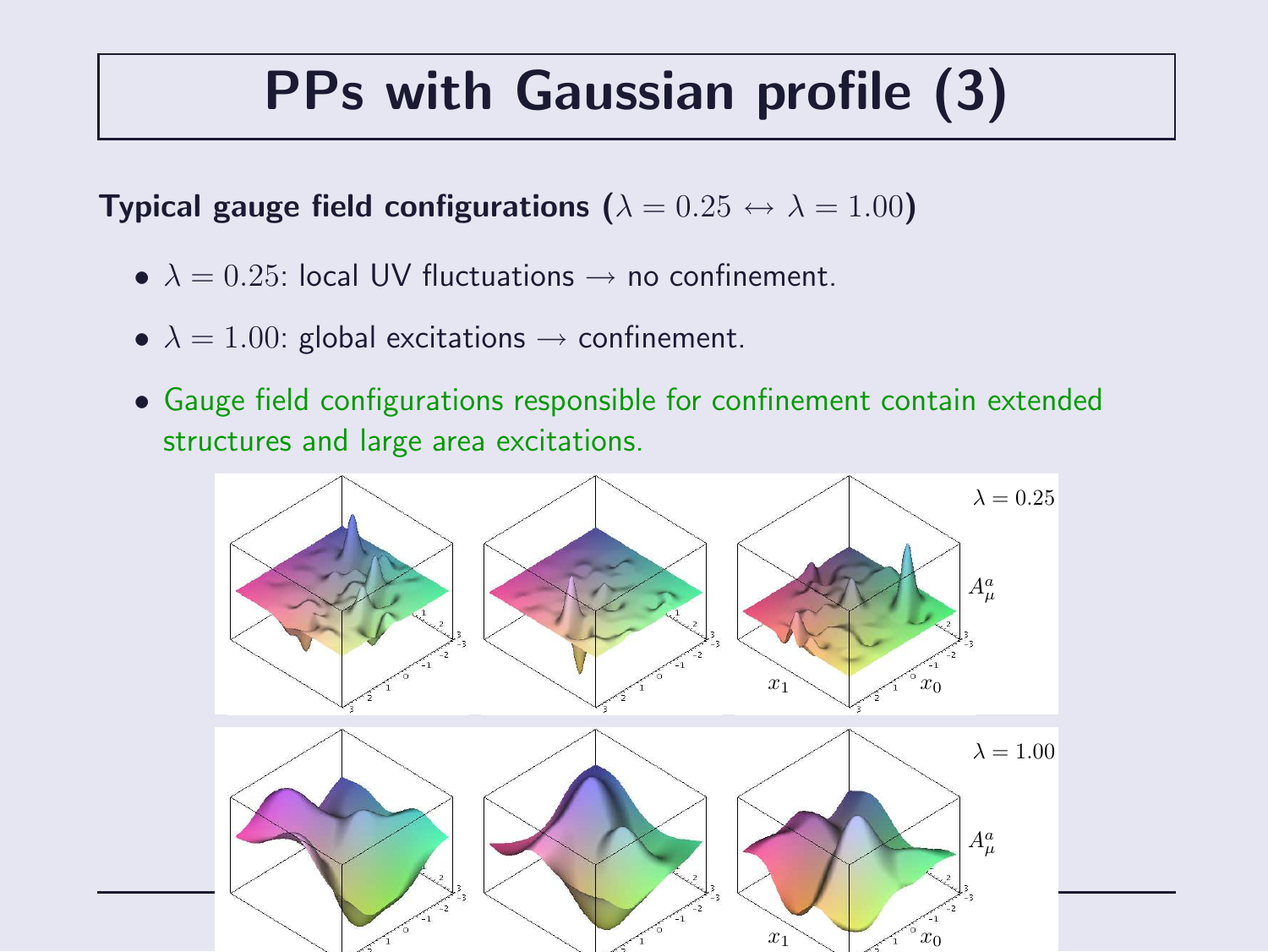### Instantons, antiinstantons and akyrons

- Consider the following ensembles:
	- Akyron ensemble: 400 akyrons (topological charge density  $q = 0$ ).
	- Standard ensemble: 150 instantons, 150 antiinstantons, 100 akyrons.
	- Instanton ensemble: 200 instantons, 200 antiinstantons.
- No confinement in the akyron ensemble
	- $\rightarrow$  akyrons alone are not suited to reproduce Yang-Mills physics.
	- $\rightarrow$  supports the common expectation that confinement and topological charge are closely related.
- Standard ensemble  $\leftrightarrow$  instanton ensemble  $\rightarrow (\chi^{1/4}/\sigma^{1/2})_{\rm standard} = 0.35$  $(\chi^{1/4}/\sigma^{1/2})_{\text{instanton}} = 0.26$  $(\chi^{1/4}/\sigma^{1/2})$ lattice = 0.49.
	- $\rightarrow$  using akyrons is beneficial with respect to quantitative results.

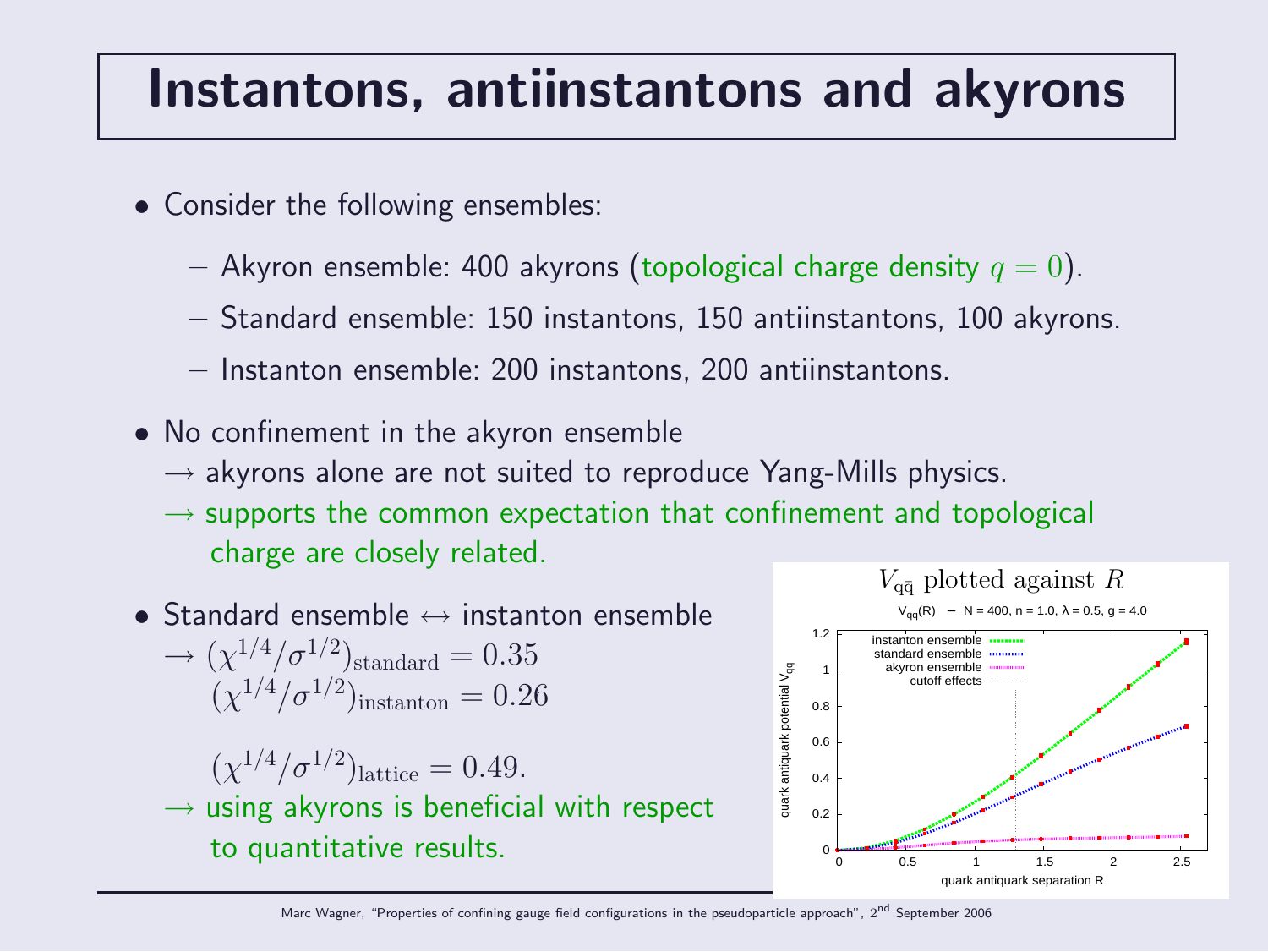### Summary

- The PP approach with  $\approx 400$  instantons, antiinstantons and akyrons is able to reproduce many essential features of SU(2) Yang-Mills theory:
	- $-$  Linear quark antiquark potential for large separations  $\rightarrow$  confinement.
	- Consistent scaling behavior of  $\sigma$ ,  $\chi$  and  $T_{\text{critical}}$ .
	- $-$  Dimensionless quantities  $\chi^{1/4}/\sigma^{1/2}$ ,  $T_{\rm critical}/\sigma^{1/2}$  are in qualitative agreement with results from lattice calculations.
- Essential properties of confining gauge field configurations:
	- Long range PPs necessary for confinement (PP percolation)  $\rightarrow$  confinement  $\leftrightarrow$  extended structures and large area excitations.
	- Instantons and antiinstantons (PPs with non-vanishing topological charge density) necessary for confinement

 $\rightarrow$  confinement  $\leftrightarrow$  topological charge.

– Short range behavior of PPs irrelevant for confinement  $\rightarrow$  confinement not affected by UV fluctuations.